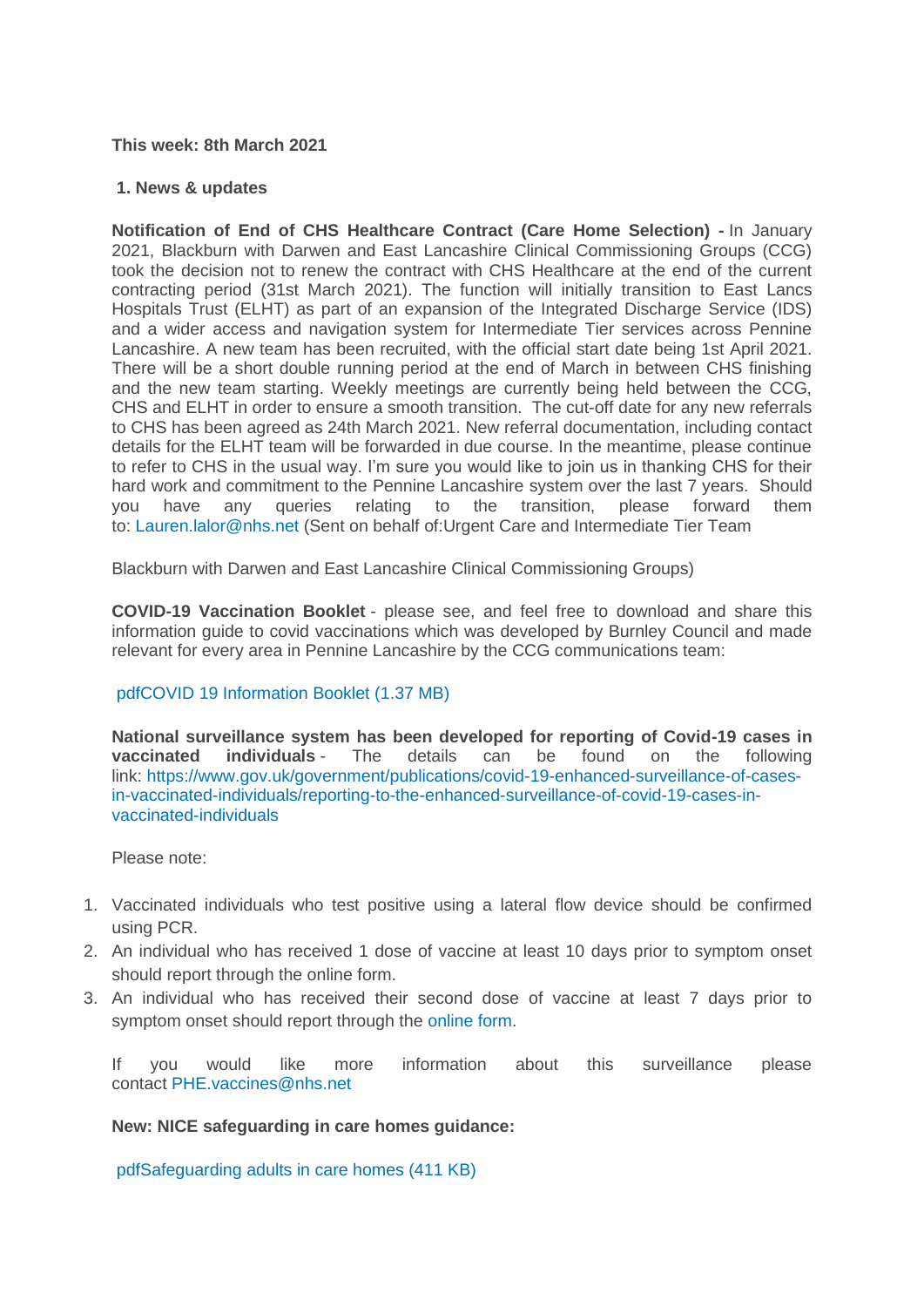**New: Improving social care staff vaccination rates and completion of outstanding first dose vaccinations in older adult care homes:**

[pdfC1168 Improving social care staff vaccination rates and completion of outstanding first](https://eastlancsccg.nhs.uk/about-us/publications/2795-c1168-improving-social-care-staff-vaccination-rates-and-completion-of-outstanding-first-dose-vaccinations-in-older-adult-care-homes)  [dose vaccinations in older adult care homes](https://eastlancsccg.nhs.uk/about-us/publications/2795-c1168-improving-social-care-staff-vaccination-rates-and-completion-of-outstanding-first-dose-vaccinations-in-older-adult-care-homes) (173 KB)

Outbreak Advisory information (reminder):

[pdfReg care advisory v2](https://eastlancsccg.nhs.uk/about-us/publications/2796-reg-care-advisory-v2) (160 KB)

**PLEASE READ : OFFICIAL: New Care Home Resources COVID testing pathway -** Please read the following documents:

[PHE Care Home Template Resource](https://eastlancsccg.nhs.uk/images/PHE_NW_ARI_Care_Home_Template_Resource_v2.1_18022021.pptx)

[PHS Care Home Outbreak Testing Pathway](https://eastlancsccg.nhs.uk/images/PHE_NW_ARI_Care_Home_Outbreak_Testing_Pathway_v1.6_19022021.pdf)

[Log Request Form](https://eastlancsccg.nhs.uk/images/ILog_Request_Form_v10.docx)

[Outbreak Testing Letter](https://eastlancsccg.nhs.uk/images/Outbreak_testing_letter_16_Feb.pdf)

**Lateral Flow Tests post isolation** - the Director of Public Health for Lancashire has advised that care home staff should continue lateral flow tests post isolation due to the high number of cases in our area (this is currently different to the National Guidance published on the 16th February). Care Home Managers should ask staff to continue to carry out lateral flow tests on return from isolation – they remain exempt from PCR tests for 90 days (unless they have a further positive lateral flow result when a confirmatory PCR should be carried out). Summary advice and guidance is [here:](https://eastlancsccg.nhs.uk/images/DPHAdvice_LFD_care.docx)

#### **Lancashire & South Cumbria ICS Close Contact, Self-isolation and Testing Guidance – COVID-19 :**

**Care Home Testing Guidance**: - for specific guidance on swabbing, please check out pages 9 and 41 in the guidance for outbreak testing information.

Personal Assistants to those receiving care via a direct payment. The following link is for all Pennine Lancashire individuals who are receiving care via a direct payment. It advises of access to weekly COVID testing for PAs. [Coronavirus \(COVID-19\) testing for personal](https://www.gov.uk/guidance/coronavirus-covid-19-testing-for-personal-assistants)  assistants - [GOV.UK \(www.gov.uk\)](https://www.gov.uk/guidance/coronavirus-covid-19-testing-for-personal-assistants)

**NHS Volunteer Responder Service survey – please can you share this with colleagues, and also with residents should any residents wish to complete this. We would encourage everyone to have a view on this as this will inform the future provision and model for the NHS Volunteer Responder service nationally. Even if you haven't had personal experience of using this service, any views you have on this and also wider volunteering offer would be gratefully received:**

Stakeholders - <https://survey.alchemer.eu/s3/90310029/NHSVR-Orgs>

Residents - <https://survey.alchemer.eu/s3/90307115/NHSVRLancs>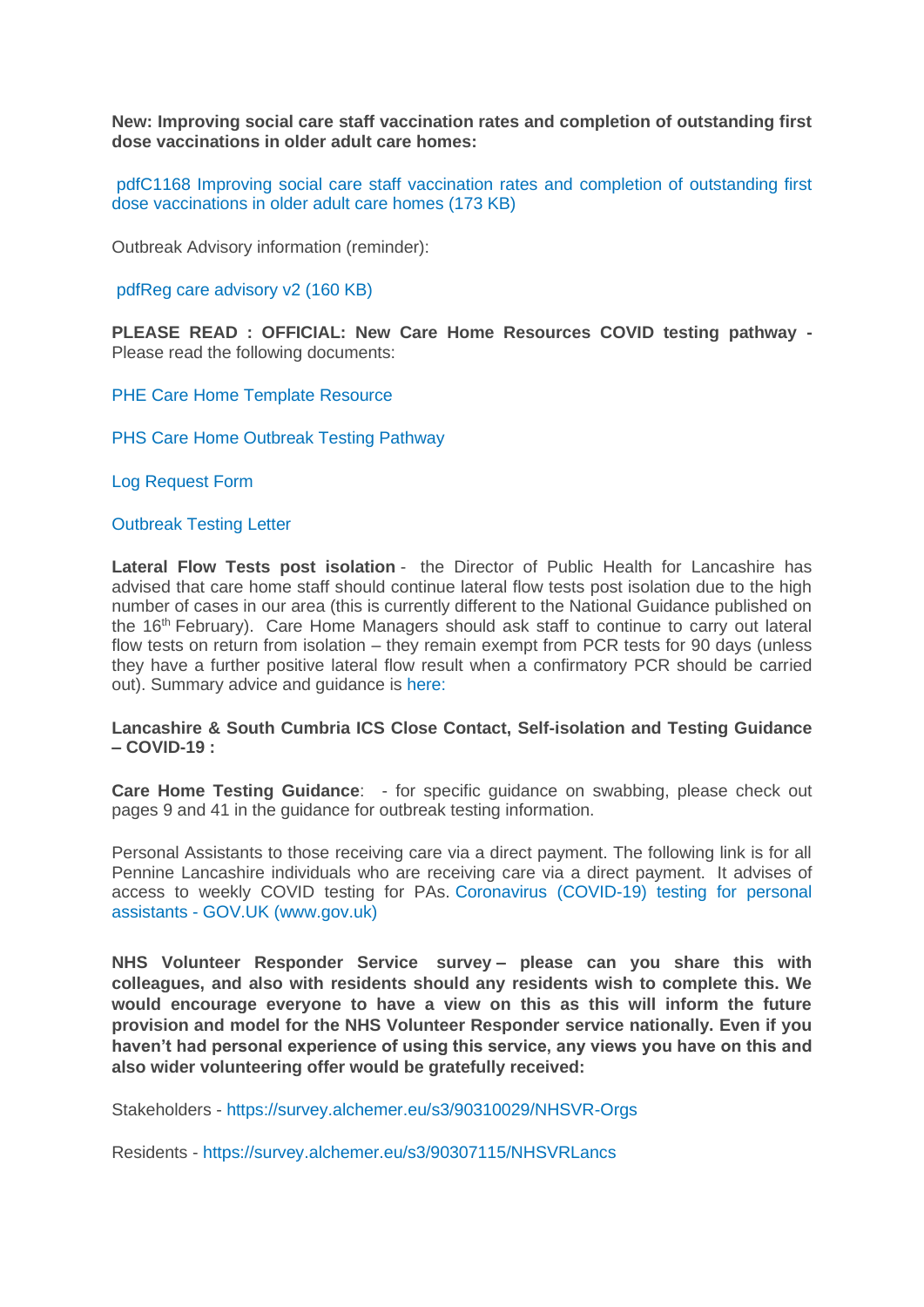[pdfFire Safety in Residential Care & Nursing Homes Evacuation](https://eastlancsccg.nhs.uk/about-us/publications/2771-lsab-and-lfrs-fire-safety-in-residential-care-nursing-homes-evacuation) Pre-Planning – 7 minute briefing [\(3.61 MB\)](https://eastlancsccg.nhs.uk/about-us/publications/2771-lsab-and-lfrs-fire-safety-in-residential-care-nursing-homes-evacuation)

**End of outbreak reminder - p**lease can all managers please ensure they send an email marked "End of Outbreak Notification" with the attached terminal clean checklist to [infectionprevention@lancashire.gov.uk](mailto:infectionprevention@lancashire.gov.uk) as soon as it has been completed. Please refer to the care home resource pack for the associated documents. Timely completion of this will ensure all local databases are up to date with regards to the admission status of your home.

**PHE NW Acute Respiratory Illness (ARI) Template Resource Pack for Care Home Version 2.0**: We have developed a new look, streamlined pack to simplify the information presented and reduce duplication. Importantly, we have aimed to encourage care home staff colleagues to familiarise themselves with and work within the most recent version of the published guidance. Please localise this pack for local care home use and do encourage colleagues to sign up to receive updates for general guidance [here](https://eur01.safelinks.protection.outlook.com/?url=https%3A%2F%2Fwww.gov.uk%2Femail-signup%3Ftopic%3D%2Fcoronavirus-taxon&data=04%7C01%7CICC.Northwest%40phe.gov.uk%7C43409d913cfe4836d83808d8b6ea2da9%7Cee4e14994a354b2ead475f3cf9de8666%7C0%7C0%7C637460464223163495%7CUnknown%7CTWFpbGZsb3d8eyJWIjoiMC4wLjAwMDAiLCJQIjoiV2luMzIiLCJBTiI6Ik1haWwiLCJXVCI6Mn0%3D%7C1000&sdata=AHge6%2F2yyUXLRWU1ibFh3r221NBwYIT%2BMTt71VeYLYo%3D&reserved=0) and specific social care updates [here.](https://eur01.safelinks.protection.outlook.com/?url=https%3A%2F%2Fdhsc-mail.co.uk%2Fform%2FSx1iaZDJ%2Fd4e8f5123aa2d11bf90fb9e3%2F&data=04%7C01%7CICC.Northwest%40phe.gov.uk%7C43409d913cfe4836d83808d8b6ea2da9%7Cee4e14994a354b2ead475f3cf9de8666%7C0%7C0%7C637460464223163495%7CUnknown%7CTWFpbGZsb3d8eyJWIjoiMC4wLjAwMDAiLCJQIjoiV2luMzIiLCJBTiI6Ik1haWwiLCJXVCI6Mn0%3D%7C1000&sdata=AeD387cOKNfN9zu3LcGoT8SjKSa0Uw959oiprQfyhHo%3D&reserved=0)

**PHE North West Pathway for Testing in Acute Respiratory Illness (ARI) Care Home Outbreaks SOP (v1.5)** – please note that the localised ARI pack for Lancashire is also [here.](https://www.lancashire.gov.uk/media/921449/phe-nw-acute-respiratory-illness-ari-template-resource-pack-for-care-homes-version-20.pdf)

**Flowchart on the application of COVID-19 guidance on testing and discharge for hospital inpatients being discharged to care homes (v2):** this was previously shared on the 24/12/2020 but sharing again for information and dissemination. Please can we ask you now to discard all previous versions of the documents above and disseminate and use these latest versions as appropriate?

Lancashire & South Cumbria ICS Close Contact, Self-isolation and Testing Guidance – COVID-19 - click [here](https://eastlancsccg.nhs.uk/images/Staff_notice_guide_to_close_contacts_self-isolation_and_testing_version__.pdf)

[Top 10 Tips from Care Homes who have had outbreaks](https://eastlancsccg.nhs.uk/images/RegulatedCareSector/Top_ten_tips.docx)

**[Covid19 Resource Pack for Care Homes](https://www.lancashire.gov.uk/practitioners/health-and-social-care/care-service-provider-engagement/coronavirus-covid-19-information-for-care-providers/residential-and-nursing-care/)** - please do have a look at the Covid19 Resource Pack for Care Homes developed by Lancashire County Council (East Lancs area) and Blackburn with Darwen Council.

**What to do if an employee refuses to take a covid 19 test** – This is an interesting article, here: [https://www.homecareinsight.co.uk/legal-what-if-your-employee-refuses-to-take-a-](https://www.homecareinsight.co.uk/legal-what-if-your-employee-refuses-to-take-a-covid-19-test/)

[covid-19-test/](https://www.homecareinsight.co.uk/legal-what-if-your-employee-refuses-to-take-a-covid-19-test/) which concludes: "Given the health and safety duties, providers should have a risk management strategy in place for managing COVID-19 risks and this should set out the role that testing plays in reducing the rate of COVID-19 transmission. The testing should be the key component of managing the risk and the Government is clearly expecting all care workers to be tested. Although mandatory testing may amount to an infringement on the right to a private life, with a clear risk management strategy in place, a court is most likely to consider it is a legitimate course of action to protect public health. Refusing to take a test is therefore likely to be a potentially fair ground for taking disciplinary action, including dismissal. Providers however need to be careful to explore the employee's reasons for refusal and decide whether those reasons are reasonable in the circumstances. A fair disciplinary process will also of course have to be followed.

**PCR Kits & Barcode errors** – there are reports of barcodes in PCR kits for care homes not matching. This may result in wrong or delayed notifications. If there is a care home forum meeting in the immediate future, could you please remind care home people to check that barcodes on all the elements of the kit match up. The box should have a UN3373 label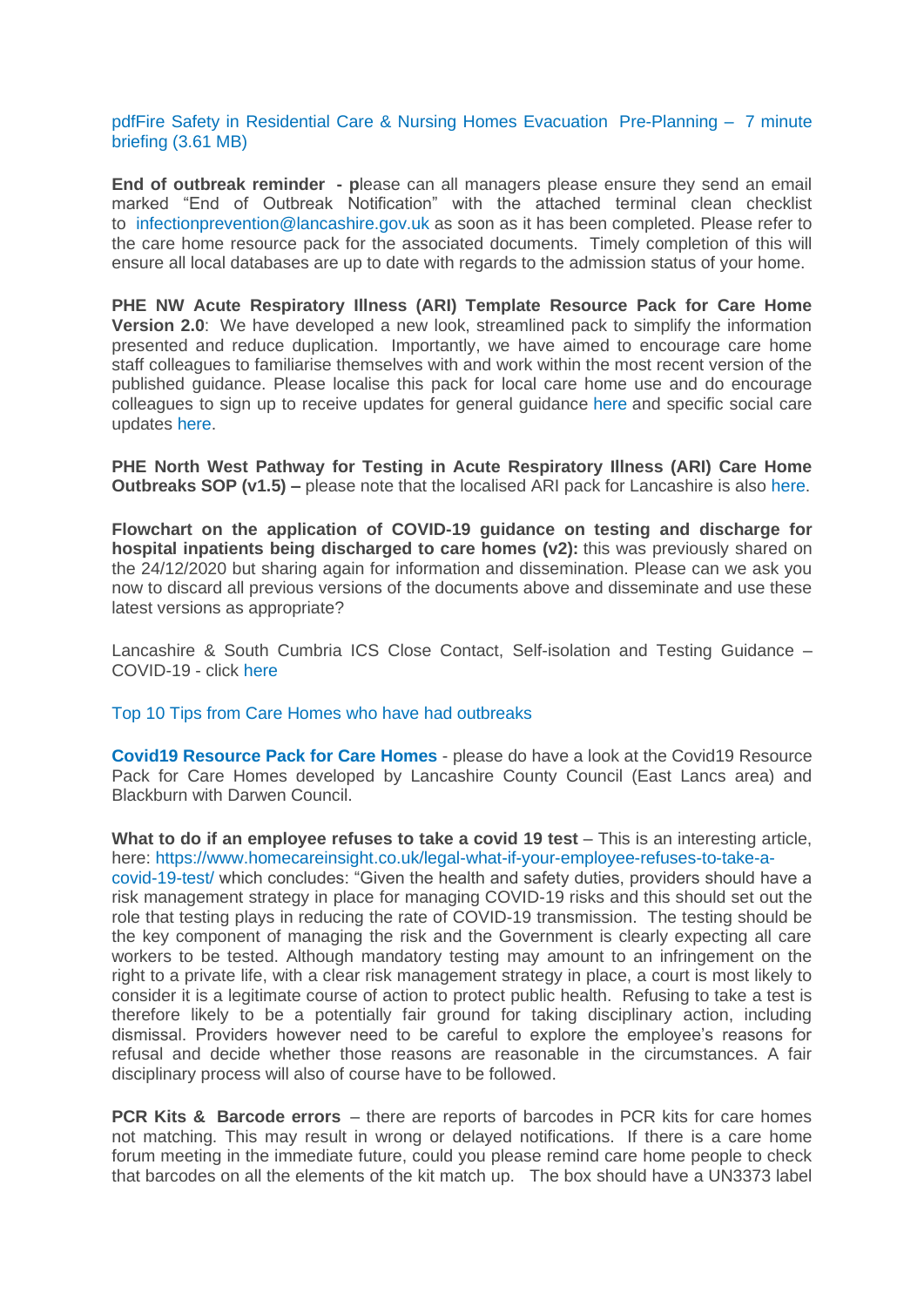and an identical barcode to the vial and biohazard bag If they don't, please advise then to call 119.

# **2. Policies and procedures**

**Red Bag Scheme – this is just a reminder to say that we do have limited stocks available of the red bags. Should you wish to obtain one please contact the Regulated Care Team. We are working with colleagues at ELHT to encourage the safe return of red bags following discharge. More information will be provided in the next bulletin, but in the meantime here is the page with resources about the scheme:** <https://eastlancsccg.nhs.uk/patient-information/local-services/red-bag-scheme> see also a presentation on the Red Bag Scheme:



# **What goes in the Red Bag?**

- 1. Care Home resident's personal belongings
- 2. Care Home Resident Assessment Form,
- 3. Care Home SBAR Escalation Record,
- 4. Care Home MAR Sheet.
- 5. Care Home This is me leaflet,
- 6. Red Bag Checklist

# & Essential **Medications**

# E.g.

A bortle of fluids<br>A bortle of fluids<br>to keep the <sub>vdrated</sub>

- Parkinson's
- Insulin
- All Red Flag Meds A bottle of fluids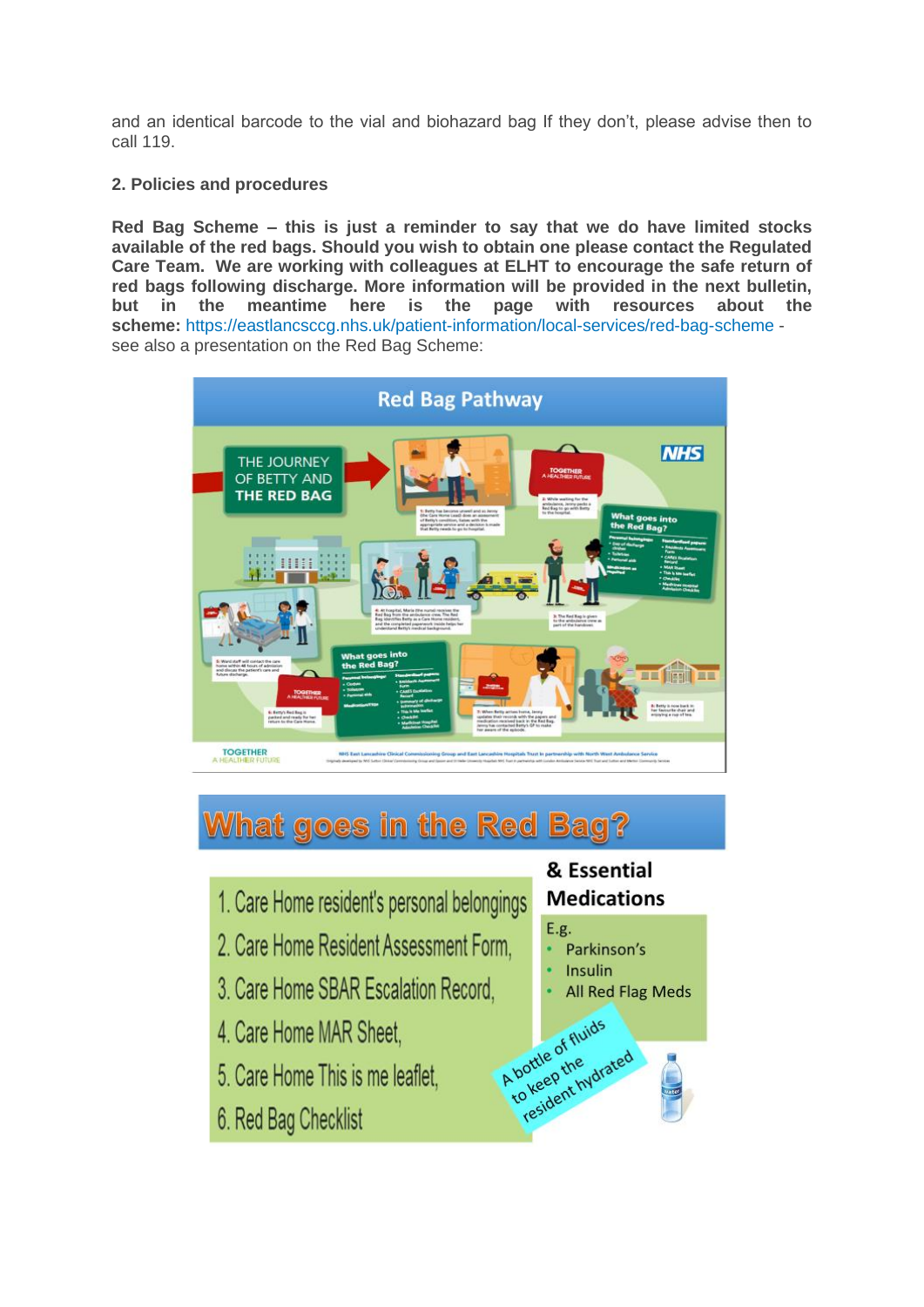**[Covid19 Resource Pack for Care Homes](https://www.lancashire.gov.uk/practitioners/health-and-social-care/care-service-provider-engagement/coronavirus-covid-19-information-for-care-providers/residential-and-nursing-care/)** - please do have a look at the Covid19 Resource Pack for Care Homes developed by Lancashire County Council (East Lancs area) and Blackburn with Darwen Council.

[COVID vaccinations care home consent forms](https://eastlancsccg.nhs.uk/images/RegulatedCareSector/20201208_ICS_CH_CvdVacConsentForm_v1_FINAL.PDF)

[Guidance for COVID-19 vaccination in care homes that have cases and outbreaks](https://www.england.nhs.uk/coronavirus/publication/guidance-for-covid-19-vaccination-in-care-homes-that-have-cases-and-outbreaks/)

[Version 1.0 Final 2021-01-11 Care Home Visiting Policy](https://www.gov.uk/government/publications/visiting-care-homes-during-coronavirus/update-on-policies-for-visiting-arrangements-in-care-homes)

[document2021 03 09 Regulated Care Meeting Agenda Operational doc](https://eastlancsccg.nhs.uk/about-us/publications/2798-2021-03-09-regulated-care-meeting-agenda-operational-doc) (137 KB)

**End of outbreak reminder –** Please can all managers please ensure they send an email marked " End of Outbreak Notification" with the attached terminal clean checklist to [infectionprevention@lancashire.gov.uk](mailto:infectionprevention@lancashire.gov.uk) as soon as it has been completed. Please refer to the care home resource pack for the associated documents. Timely completion of this will ensure all local databases are up to date with regards to the admission status of your home.

Ventilation Guidance (from the CCG Infection Control Team) - We appreciate that as the weather turns colder it may become difficult to maintain natural ventilation (e.g. opening windows) in care homes and office spaces and still keep staff and residents at a comfortable temperature. However adequate ventilation and air exchange is important in reducing the risk of aerosol transmission. Therefore please consider the points below:

- Ensure you have a ventilation strategy as part of your Providers COVID -19 risk assessment
- Consideration needs to be made regarding adequate ventilation and still ensuring thermal comfort for staff and residents
- When residents are in communal areas consider opening the windows in their bedrooms while they are not occupied
- If staff are cold please ensure the provider Uniform policy is not breached (encourage layers underneath the uniform rather than cardigans) staff should be bare below the elbows
- In communal areas if it is too cold to open the windows continuously consider partial opening or intermittent opening to encourage air exchange

Further Information can be found at:

[https://assets.publishing.service.gov.uk/government/uploads/system/uploads/attachment\\_da](https://assets.publishing.service.gov.uk/government/uploads/system/uploads/attachment_data/file/928720/S0789_EMG_Role_of_Ventilation_in_Controlling_SARS-CoV-2_Transmission.pdf) [ta/file/928720/S0789\\_EMG\\_Role\\_of\\_Ventilation\\_in\\_Controlling\\_SARS-CoV-](https://assets.publishing.service.gov.uk/government/uploads/system/uploads/attachment_data/file/928720/S0789_EMG_Role_of_Ventilation_in_Controlling_SARS-CoV-2_Transmission.pdf)[2\\_Transmission.pdf](https://assets.publishing.service.gov.uk/government/uploads/system/uploads/attachment_data/file/928720/S0789_EMG_Role_of_Ventilation_in_Controlling_SARS-CoV-2_Transmission.pdf)

# **3. Training opportunities**

**Pennine Lancashire Care Provider Forum** – No need to book, just use this link to dial in **-** [Join Microsoft Teams Meeting](https://teams.microsoft.com/l/meetup-join/19%3ameeting_OWE0ZjdiNjUtNTRmZC00YzE2LWFhMjYtYjk2MGRhOTQ5NTEw%40thread.v2/0?context=%7b%22Tid%22%3a%2237c354b2-85b0-47f5-b222-07b48d774ee3%22%2c%22Oid%22%3a%226ae1fd49-b6bd-4e18-8c59-b3f5992aa6e2%22%7d)

**Resources and learning for social care staf**f - <https://www.reactto.co.uk/> This is also free for all care staff and covers a wide variety to subjects focusing on prevention.

Nutrition & Hydration Resources: on food fortification [here,](file:///C:/Users/libby.horsfield/AppData/Local/Microsoft/Windows/INetCache/Content.Outlook/JPBAACMK/images/Food_Fortification.pdf) here ( Media release BDA endorsed resources Sep 20) [here](file:///C:/Users/libby.horsfield/AppData/Local/Microsoft/Windows/INetCache/Content.Outlook/JPBAACMK/images/Media_release_BDA_endorsed_resources_Sep_20.docx) and e-learning for Community Carers - Hydration in Older People [here](file:///C:/Users/libby.horsfield/AppData/Local/Microsoft/Windows/INetCache/Content.Outlook/JPBAACMK/images/e-learning_for_Community_Carers_-_Hydration_in_Older_People.docx)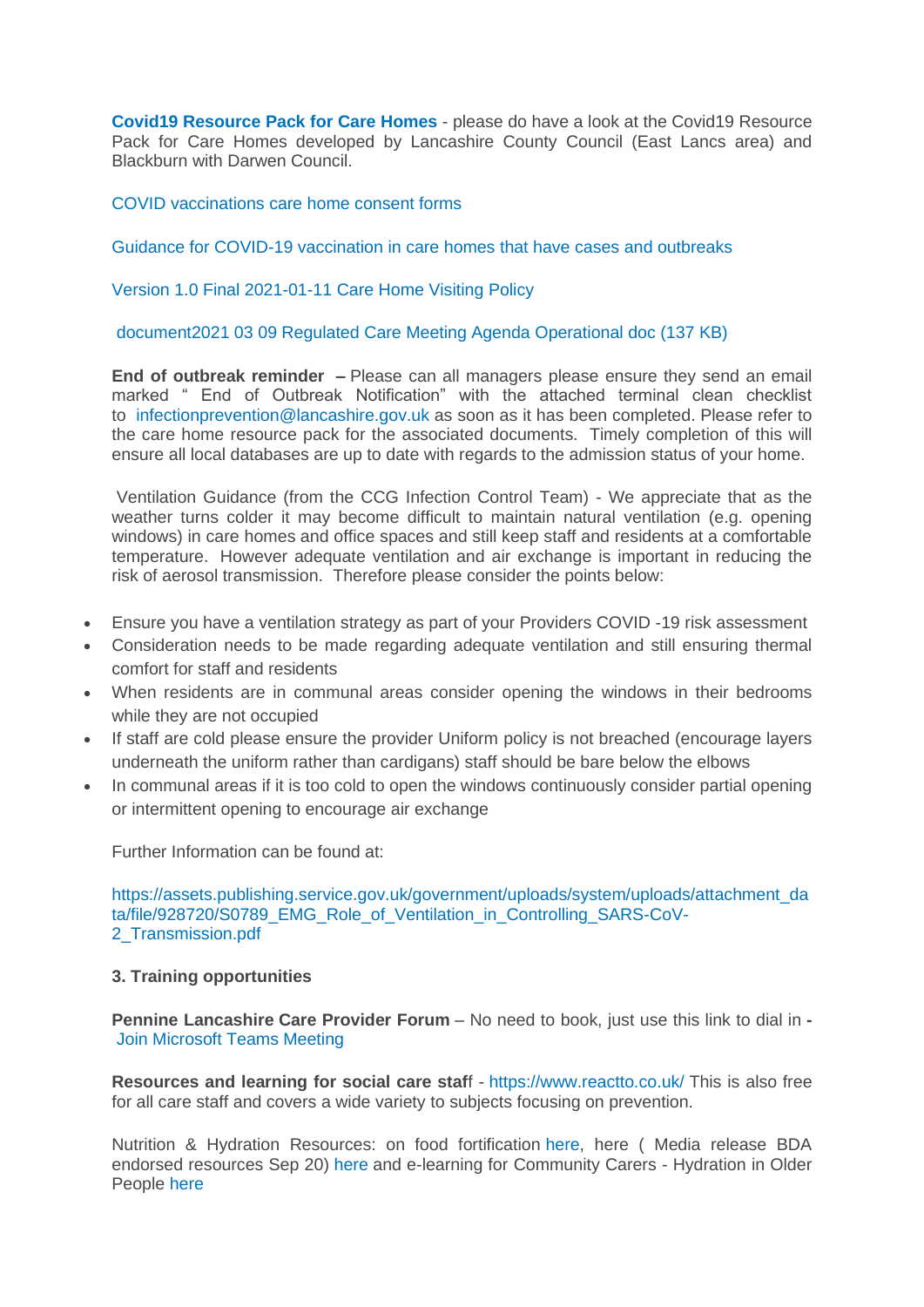Discussing SLT Solutions/Swallowing Difficulties following COVID. To watch the video please click [here](https://bit.ly/2G8VuhL)

To watch the NACC national conference on Nutrition and CoVID. 'Can food be thy Medicine' click [here](https://bit.ly/2TnSmkZ)

#### **4. IPC/PPE**

**[The UK Infection Prevention and Control guidance](https://www.gov.uk/government/publications/wuhan-novel-coronavirus-infection-prevention-and-control)** - agreed by the UK's four chief medical and nursing officers, has been updated to reflect the most up-to-date scientific understanding of how to prevent and control COVID-19 infection. Amendments have been made to strengthen existing messaging and provide further clarity where needed, including updates to the care pathways to recognise testing and exposure. Appendices to support the remobilisation and maintenance of dental, mental health and learning disability services have also been added. Changes to the previous version are listed on page 7 of the guidance. Following extensive clinical and scientific review, no changes to the recommendations, including PPE, have been made in response to the new variant strains at this stage, however this position will remain under constant review. Organisations who adopt practices that differ from those recommended in the national guidance are responsible for ensuring safe systems of work, including the completion of a risk assessments approved through local governance procedures.

Please follow the link to an updated (as of 4th November 2020) [list of local contacts for care](https://www.gov.uk/guidance/personal-protective-equipment-ppe-local-contacts-for-care-providers?utm_source=7b0599ce-5951-49ad-aa64-8d33f4581bd8&utm_medium=email&utm_campaign=govuk-notifications&utm_content=daily)  [providers who are not on the PPE portal.](https://www.gov.uk/guidance/personal-protective-equipment-ppe-local-contacts-for-care-providers?utm_source=7b0599ce-5951-49ad-aa64-8d33f4581bd8&utm_medium=email&utm_campaign=govuk-notifications&utm_content=daily) Providers can get PPE through their local authority or local resilience forum.

Please also find the latest [Government guidance on PPE](https://www.gov.uk/government/publications/personal-protective-equipment-ppe-illustrated-guide-for-community-and-social-care-settings) as an illustrated guide for community and social care settings.

Please also find the [CQC guidance](https://www.cqc.org.uk/guidance-providers/residential-adult-social-care/infection-prevention-control-care-homes) to ensure that care settings are compliant with IPC.

#### **5. Domiciliary Care**

**Pennine Lancashire Care Provider Forum** – No need to book, just use this link to dial in **-** [Join Microsoft Teams Meeting](https://teams.microsoft.com/l/meetup-join/19%3ameeting_OWE0ZjdiNjUtNTRmZC00YzE2LWFhMjYtYjk2MGRhOTQ5NTEw%40thread.v2/0?context=%7b%22Tid%22%3a%2237c354b2-85b0-47f5-b222-07b48d774ee3%22%2c%22Oid%22%3a%226ae1fd49-b6bd-4e18-8c59-b3f5992aa6e2%22%7d)

To register for future **Coffee and Chat** sessions please do so via the Regulated Care Bulletin, Section 8 (News and Dates) via this link - [https://eastlancsccg.nhs.uk/about](https://eastlancsccg.nhs.uk/about-us?id=1128)[us?id=1128:](https://eastlancsccg.nhs.uk/about-us?id=1128)regulated-care-sector&catid=17

Check [here for the dates:](https://eastlancsccg.nhs.uk/images/RegulatedCareSector/Worksheet_in_E_Issue_No_14_1st_March_2021.xlsx)

[pdf Dom Care Weekly homecare worker testing guidance for homecare agencies](https://eastlancsccg.nhs.uk/contact-us/freedom-of-information/disclosure-logs/publications/2730-dom-care-weekly-homecare-worker-testing-guidance-for-homecare-agencies) (2.17 MB)

**Useful links for the domiciliary care sector (LCC)** :

[External link to LCC Covid 19 Site](https://www.lancashire.gov.uk/practitioners/health-and-social-care/care-service-provider-engagement/coronavirus-covid-19-information-for-care-providers/)

[External link to the LCC Covid 19 site, that is dom care specific](https://www.lancashire.gov.uk/practitioners/health-and-social-care/care-service-provider-engagement/coronavirus-covid-19-information-for-care-providers/home-care/)

[External link to LCC Covid 19 webinar](https://www.lancashire.gov.uk/practitioners/health-and-social-care/care-service-provider-engagement/coronavirus-covid-19-information-for-care-providers/local-communications-to-providers-and-service-users/covid-19-provider-engagement-webinars/)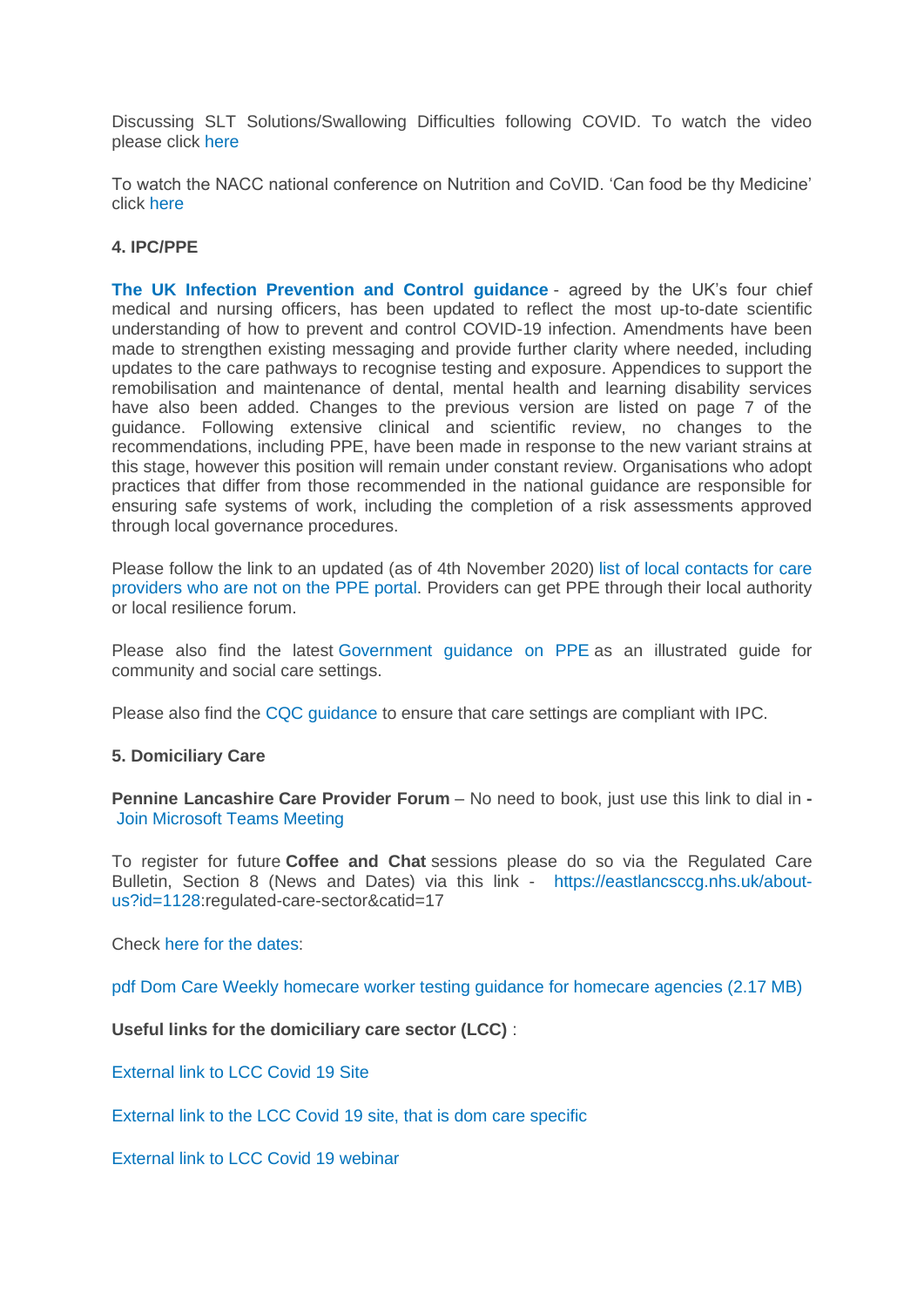General/contractual queries re dom care services and Covid 19 can be sent through to: [care@lancashire.gov.uk](mailto:care@lancashire.gov.uk)

#### **6. Primary Care**

The latest Primary Care Bulletin for local GP practices in Pennine Lancashire: document20210308 Primary [Care Briefing from Dr M Dziobon No 178 for](https://eastlancsccg.nhs.uk/about-us/publications/2797-20210308-primary-care-briefing-from-dr-m-dziobon-no-178-for-circulation)  [circulation](https://eastlancsccg.nhs.uk/about-us/publications/2797-20210308-primary-care-briefing-from-dr-m-dziobon-no-178-for-circulation) (63 KB)

For information, please check out the [National guidance for post-acute covid19 assessment](https://www.england.nhs.uk/coronavirus/guidance-for-everyone/your-covid-recovery/)  [clinics](https://www.england.nhs.uk/coronavirus/guidance-for-everyone/your-covid-recovery/) 

#### **7. Digital, IT and data**

**WhatsApp Peer to Peer Support Group** - COVID has been a challenging for all providers. The CCG and partner colleagues are working hard to support all providers during these difficult times. However, some of the best support comes from fellow managers who have managed their organisation through a covid outbreak. We have set up a WhatsApp group for care home managers to offer peer to peer support, the greater support comes from those with experiences to share, lessons learnt, reflections and sometimes even a shoulder to cry on . This group has been amazing and those involved have found it to be beneficial. If you would like to be added to this group please email [stephanie.zakrzewski@nhs.net](mailto:stephanie.zakrzewski@nhs.net) with the following details :name, organisation, and mobile phone number.

**[Specific support for digital technology for the regulated care sector](https://www.digitalsocialcare.co.uk/)** - **can be found via the Digital Social Care website which is funded by NHSx and contains a host of valuable information.**

#### **Update NHSX free iPads to care home offer - Support for Care Homes**

For technical queries and support relating to how the iPad works, including breakdowns and apps, care homes can contact the Jigsaw24 service desk on: [carehomesupport@jigsaw24.com](mailto:carehomesupport@jigsaw24.com) or by phone 03332 409 234. The service desk is open Monday to Friday 08:30 – 18:00 (excluding bank holidays).

**['Getting started with your iPad' guidance](https://eastlancsccg.nhs.uk/images/jigsaw24_CareHome_ipad_guide.pdf)** (provided by Jigsaw24) can be found in the Books app on the iPad home screen, and a printed copy has been included in the iPad box. This guidance includes instructions for installing additional apps and using features such as Guided Access.

Care homes can access a range of support materials on the Digital Social Care website here. This webpage includes the below resources, and will be updated regularly as more resources are published:

- Weekly support webinars on iPad set-up and troubleshooting. Webinars can be accessed through Teams on Wednesdays, 2-3 pm here. Webinars run through the set up process and guide care homes through using NHSmail, MS Teams and downloading apps. There is also a Q&A opportunity. We would be grateful for your support in promoting the support webinars to care homes.
- Tips and advice on what care homes can use their iPad for, including useful apps.
- iPad case studies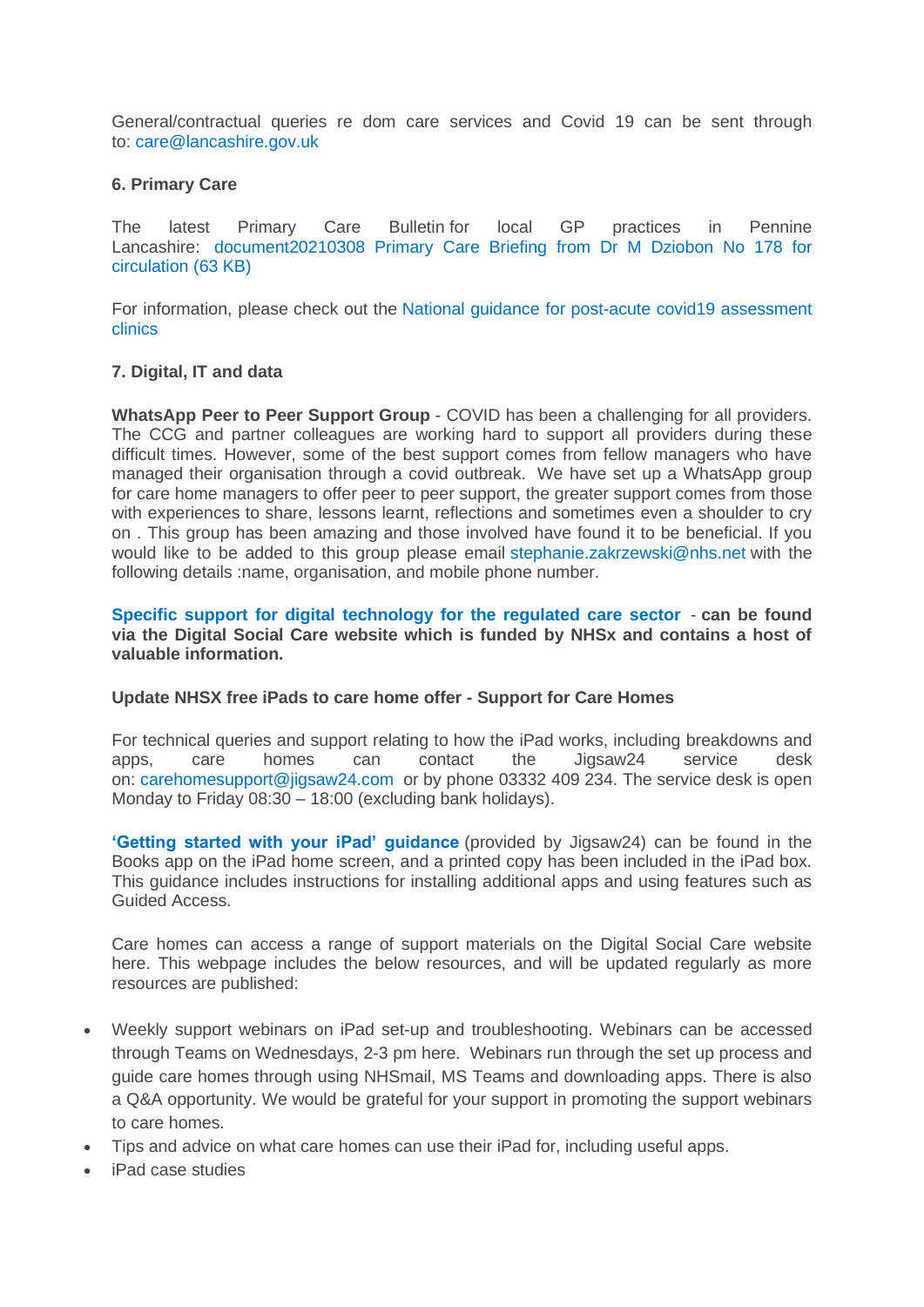- Safety and security while using the iPad, including information about completion of the Data Security and Protection Toolkit (DSPT) and the Better Security, Better Care programme.
- Guidance on using NHSmail and MS Teams with iPads. General guidance can also be found here.
- Information about NHSX's other offers for care providers, including connectivity deals for care homes.
- Newsletter sign-up so care homes can keep updated on new support materials as soon as they are available

[Barclays Digital Eagles Support for Care Homes](https://eastlancsccg.nhs.uk/images/Barclays_Digital_Eagles_Care_Home_Flyer.pdf) **-** NHSX has been in contact with Barclays about their Digital Eagles skills support for care homes, which includes an offer of free digital skills training delivered through remote training sessions. The Barclays Digital Eagles team is already working with a number of care homes across the country.

Please see the attached flyer for more information. If this is something you would like to find out more about for care homes in your area, please contact the Digital Eagles team directly at: [digitaleagleshq@barclays.com](mailto:digitaleagleshq@barclays.com)

**Data Security Protection Toolkit (DSPT) Important Update -** The DSPT should be completed every year, usually by 31st March. **However, due to COVID-19, the deadline for 2020/21 has been extended to 30th June 2021.** This means that, if you have a continuing healthcare contract or you already use systems that access NHS patient data, to remain compliant you will need to complete the 2020/21 DSPT by 30th June 2021. Other services should aim to complete it by June 2021 for residential and nursing homes, and by October 2021 for other services.

#### **Will Entry Level be continuing?**

Reflecting the need for adult social care services to operate in a way which meets the national data security standards, the option of publishing at entry level is a temporary arrangement and has been removed since 19 February 2021.

A new Approaching Standards level will be introduced in early 2021. If you have done most of the DSPT but have a bit more work left to do, you'll be able to get credit for the progress you have made by publishing at "Approaching Standards." To do this, you'll need to submit an action plan saying how and when you will complete the remaining items.

Our advice for providers in Pennine Lancashire is to aim to complete the Standards Met. There is lots of [guidance and support available online.](https://www.digitalsocialcare.co.uk/data-security-protecting-my-information/data-security-and-protection-toolkit/)

# **8. Key dates and information**

**Pennine Lancashire Care Provider Forum** – No need to book, just use this link to dial in **-** [Join Microsoft Teams Meeting](https://teams.microsoft.com/l/meetup-join/19%3ameeting_OWE0ZjdiNjUtNTRmZC00YzE2LWFhMjYtYjk2MGRhOTQ5NTEw%40thread.v2/0?context=%7b%22Tid%22%3a%2237c354b2-85b0-47f5-b222-07b48d774ee3%22%2c%22Oid%22%3a%226ae1fd49-b6bd-4e18-8c59-b3f5992aa6e2%22%7d)

To register for future **Coffee and Chat** sessions please do so via the Regulated Care Bulletin, Section 8 (News and Dates) via this link - [https://eastlancsccg.nhs.uk/about](https://eastlancsccg.nhs.uk/about-us?id=1128)[us?id=1128:](https://eastlancsccg.nhs.uk/about-us?id=1128)regulated-care-sector&catid=17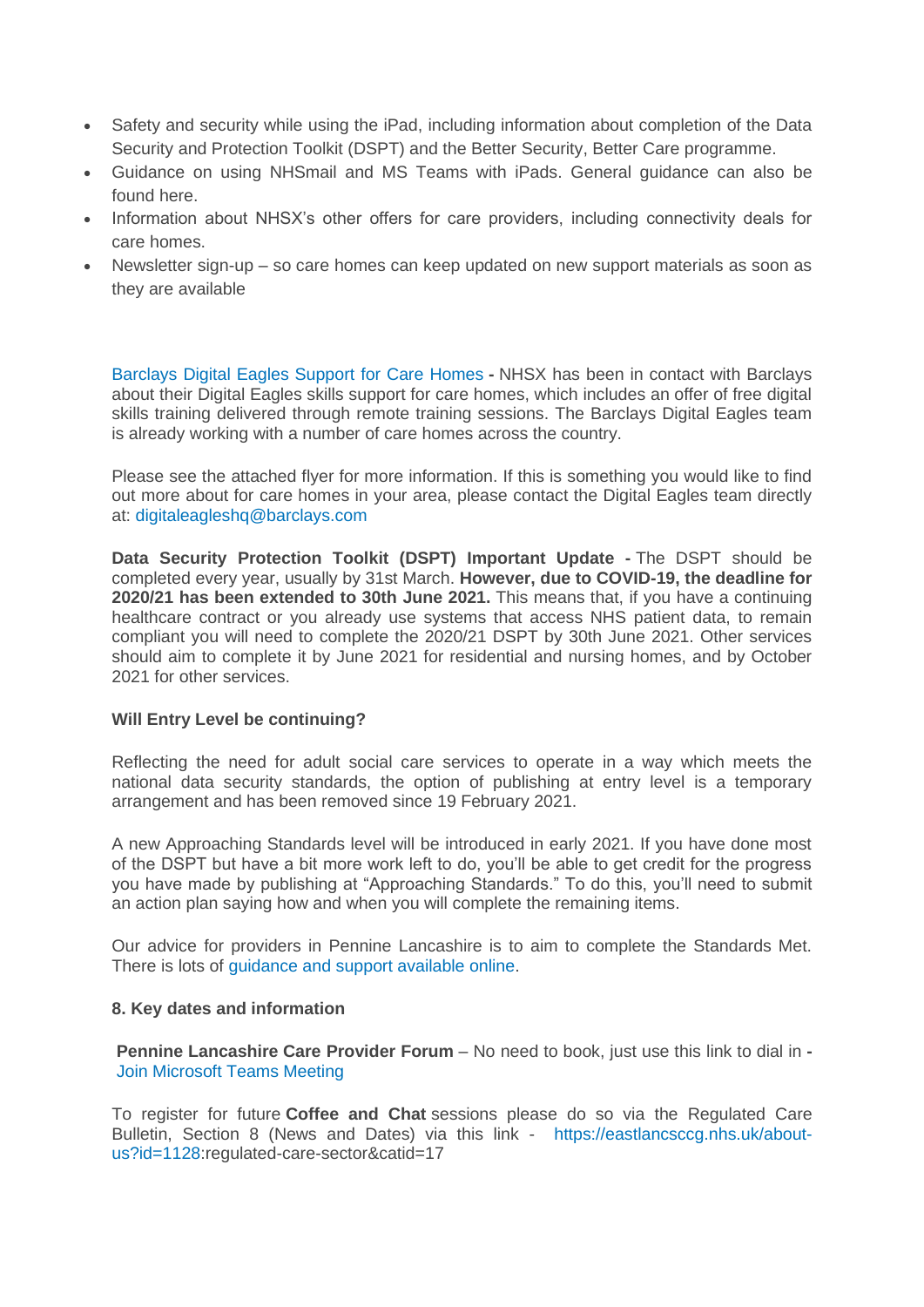**Please note:** the coffee and chat booking may not be live until sometime next week

Check here for the [dates:](https://eastlancsccg.nhs.uk/images/Worksheet_in_E_Issue_No_14_1st_March_2021.xlsx)

**[HealthWatch Residential care staff survey](https://www.surveymonkey.co.uk/r/F37VV7N)** - please circulate to staff and encourage everyone to respond to this important survey. BwD Healthwatch survey to find out what people's health and social care priorities for our next year's workplan. Healthwatch BwD are still here to listen to your experiences of health and social care and are busy planning our projects for the year ahead. What do you want us to focus on this year in Blackburn with Darwen? Tell us what is important to you in this quick survey.

#### <https://www.surveymonkey.co.uk/r/SJJMZWK>

**[Virtual Coffee Chats Survey](https://www.surveymonkey.co.uk/r/COVID_VCC)** - the CCG Regulated Care Sector Team has been holding virtual coffee chats with colleagues from care homes. We understand that it is hard for everyone to make these (more to be announced!) So, we have created a survey that we would like you to complete. It is a way of helping you tell us what is important for you and your care home or service, and what sort of issues you have that we may be able to help deal with or respond to.

#### **9. Spotlight on: our feature about you, your residents, staff and settings!**

We have opened a new section which we are calling "Spotlight on". This is an opportunity for you to tell us about what you are doing, news and information about the work you are doing and news or interesting items about you, your residents, staff or settings! Please email us via the email address below. We need items to be received by the Friday before each edition which is published on Mondays!

# **10. Health and Wellbeing (New section by popular demand)**

**Have you thought about 20-20-20?** Please share this article with staff: [www.bbc.co.uk/news/amp/uk-55933168](https://www.bbc.co.uk/news/amp/uk-55933168) - this is a good reminder to take regular breaks from the computer screen. 20-20-20 relates to every 20 minutes, look at something at least 20ft away (probably something outside your window), for 20 seconds. If you can incorporate standing at the same time and doing a few stretches (although possibly not with your camera on, unless everyone else is joining in!), then that would be good for your back/hips, as well.

[Our NHS People](https://people.nhs.uk/) **-** has an amazing range of support, guidance and information for staff health and wellbeing – please do check it out.

**[Lancashire and South Cumbria Resilience Hub](https://lscresiliencehub.nhs.uk/)** – this is intended as a support resources for all public sector workers and volunteers who have worked through the Covid-19 pandemic and their families. This includes everyone from those who work in the NHS, local authorities and councils, ambulance service staff, care home workers, those working in social care and community workers.

**[The National Bereavement Service](http://thenbs.org/)** - offers practical and emotional support to guide you through what needs to be done. We can introduce the bereaved to trusted partner organisations in both private and charitable sectors, as well as provide information on the statutory requirements following loss, such as the registration of death and probate.